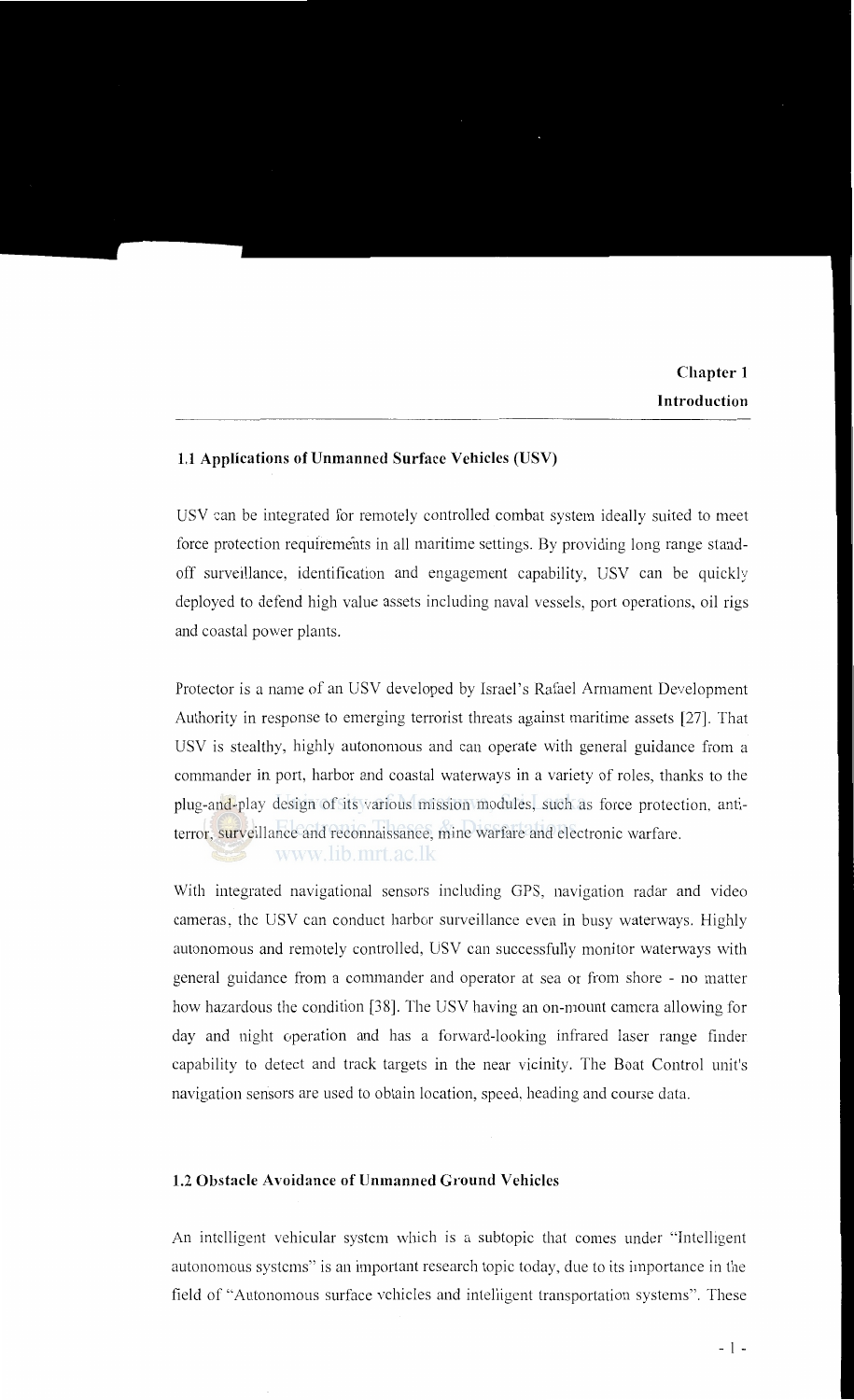systems can be classified according to the technology based on them and their method of implementation. This lies from basic vehicular management systems such as traffic lighting systems, container management systems and simple navigation systems to more advanced systems such as the systems getting feedback from the other compatible external systems, and external sources such as live feedback, whether information and so on. Predictive techniques have been developed to implement better inference systems.These methods allow some advanced modeling and comparison with historical baseline data and real-time data hence to provide an intelligent inference system which can deduct the best option at a time to control the system [31]. Collision avoidance techniques should be implemented within the platform or within an external system and a proper communication scheme should be maintained in order to prevent any life or material hazards, for these intelligent vehicular systems. In most of the times these inter platform communication scheme for short ranges (less than 400 meters) is accomplished by using IEEE 802.11 protocols or the Dedicated Short Range Communications standard being promoted by the Intelligent Transportation Society of America and the United States Department of Transportation [31]. In the case of long range communication schemes, this is accomplished by using infrastructure networks such as WiMAX (IEEE 802.16) or Global System for Mobile Communications (GSM).

Obstacle avoiding algorithms play major role in the overall process of navigation. Waypoint navigation without obstacle avoidance is given only limited capabilities to the USVs in a real-world mission. In order to provide more functionality and reduce the reliance on operator oversight, a robust obstacle avoidance capability must be added. More advanced behaviors can be added, such as autonomous recovery in the case of lost communications, target tracking and interception, etc., after adding a obstacle avoidance controller with algorithms.

In this research, a typical intelligent vehicle prototype was implemented and tested under laboratory conditions for its mobility, controllability and communication capabilities between the vehicle and a personal computer. Then another identical prototype was implemented to test, the communication capabilities between the tvvo prototypes (inter vehicular communication capabilities) and communication between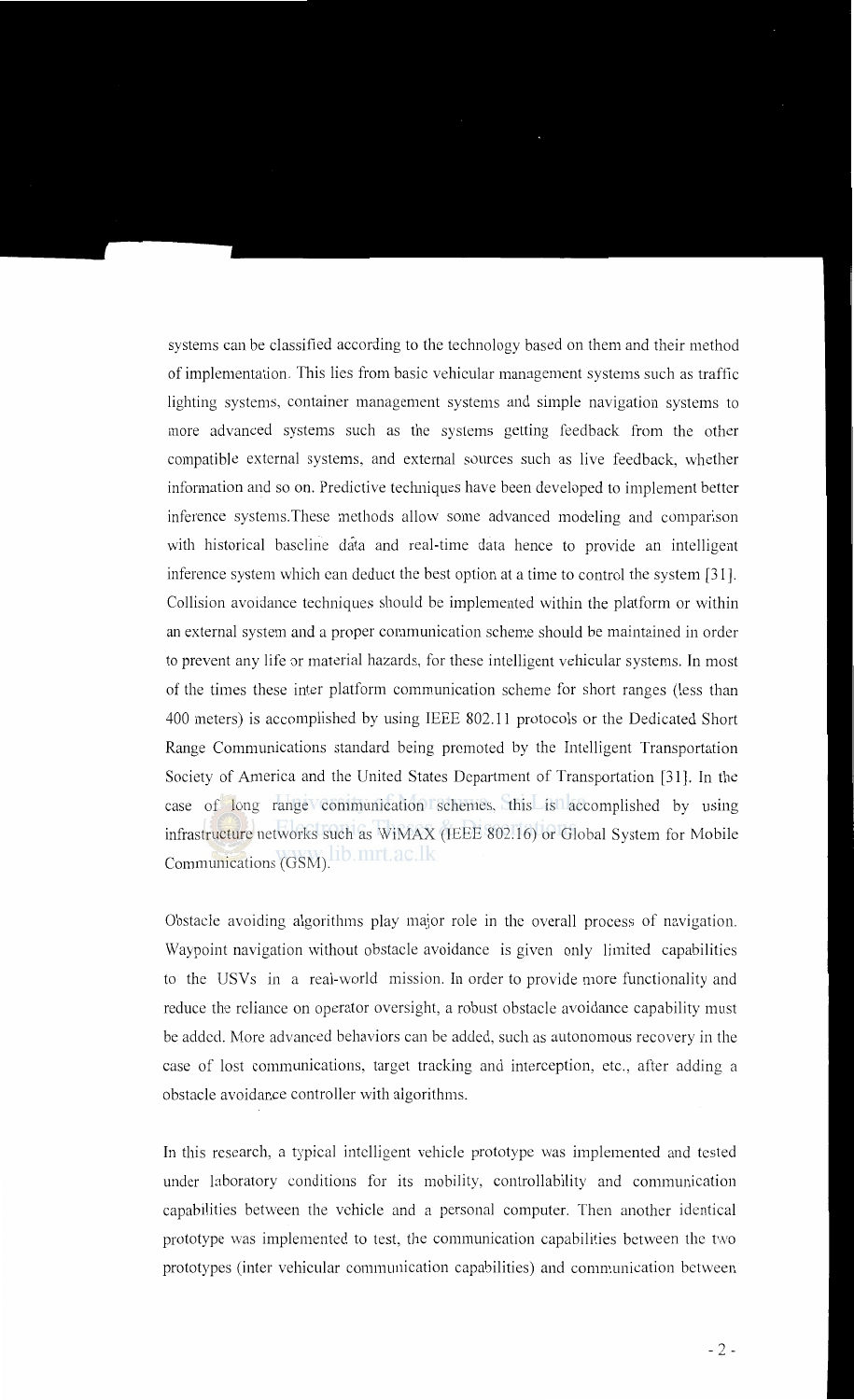the vehicles and a personal computer. A dead reckoning algorithm is used as the tracking algorithm for the vehicles.

The novel interactive control paradigms in here have been testified as effective solutions for reliable collision avoidance of autonomous vehicular systems via computer simulations will be experimentally validated. The so-called interactive controller negotiates collision scenarios between two vehicular systems leading to cooperative maneuvers. The key point is that in order to avoid a probable collision situation, both the vehicular systems interactively carry out maneuvers. The hierarchical differentiation of the participatory vehicular subsystems is done by using a mater-slave concept. In the experimental validation using the prototypes, the advanced collision avoidance algorithms are implemented in the personal computer due to the limitations of memory and computational speed in the prototype. RS 232 serial communication standard is used for the wireless communication between three nodes (the computer and two prototypes) based on a suitable communication protocol that is developed specially for this scenario [32].

## University of Moratuwa, Sri Lanka.

The developed prototypes were fully equipped with required hardware such as sensors and actuators. This has the motion control and position tracking abilities. The communication scheme was implemented via the RF broadcasting. The obstacle detection was done by ultrasonic sensors. Detection of the other prototype (as an obstacle, in collision conditions) was done by the relative distance, relative angle and relative velocity information, that are exchanged between vehicles via an intervehicular communication scheme that was implemented. Micro controller board was programmed in order to act as the central information processing unit [8].

#### **1.3 Appling Ground Vehicle Technologies for Surface V chicles**

Current unmanned vehicles adhere to different levels of autonomy as defined by existing technology limitations and used sensors. Important operational characteristics related to unmanned vehicle functionality (aerial, surface and ground), include perception, intelligence and action. Here, the acquiring and use knowledge about the environment and itself is called the perception [17]. This is done by taking measurements using various sensing devices and then extracting meaningful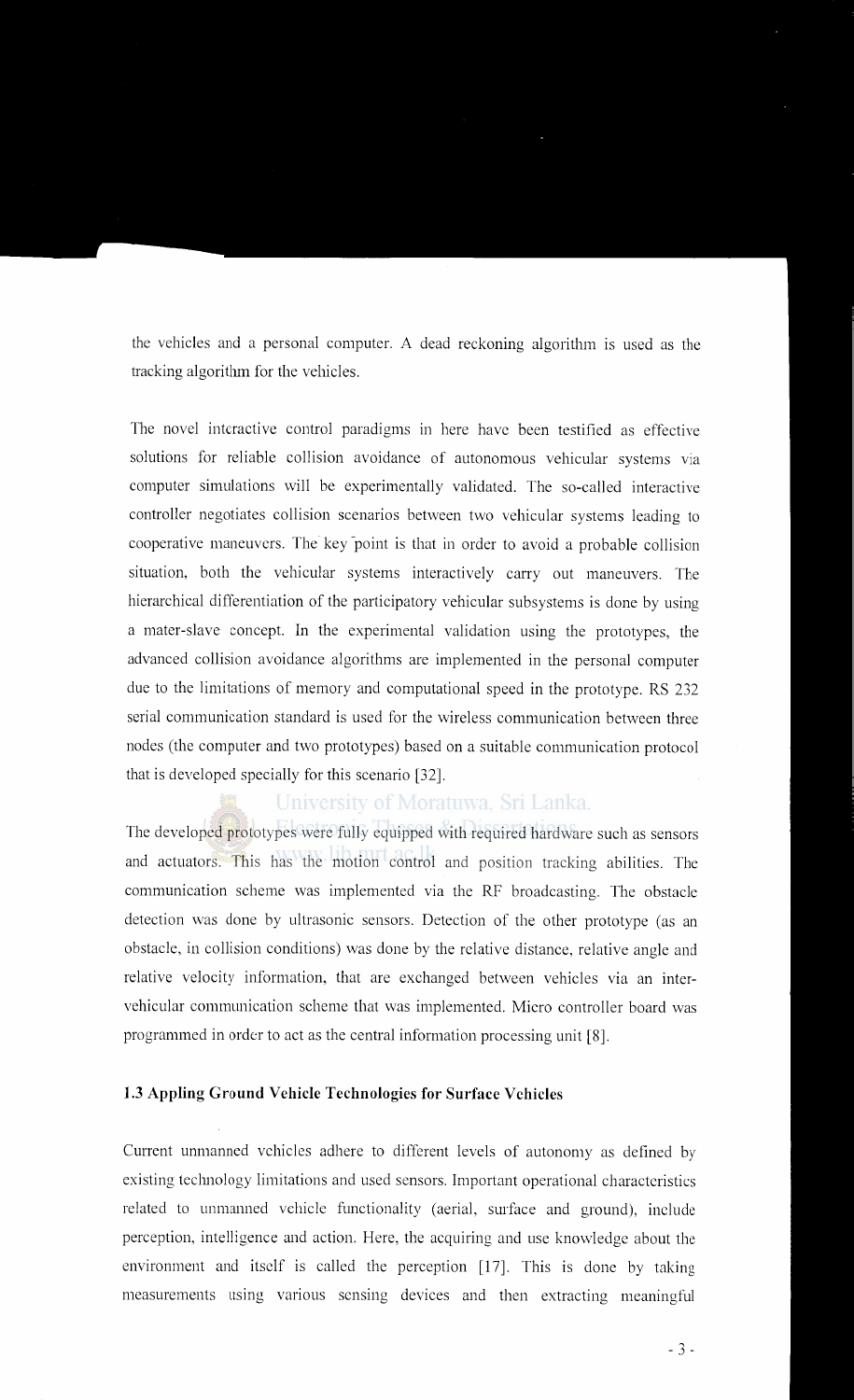information that should be used in all later tasks such as localization, planning, collision free motion control. The meaning of the Intelligence relevant to unmanned vehicles, is operating for a considerable time period without human intervention. This is associated with the learning and inference capabilities, which of the vehicle should be able to adapt to the environment. The action is the way that unmanned vehicle should travel from one point to another. The vehicle should utilize predefined and acquired knowledge to move in dynamic environments without involving humans in the navigation loop. So, the algorithms and technologies developed for unmanned ground vehicles can apply for the surface vehicles as well due to those similarities.

#### **1.4 Potential Field Method for Obstacle Avoidance**

During the past few years, potential field methods (PFM) for obstacle avoidance have gained increased popularity among researchers in the field of robots and mobile robots [34]. The idea of imaginary forces acting on a robot has been suggested by Khatib in 1985 [18]. In these approaches obstacles exert repulsive forces onto the robot, while the target applies an attractive force to the robot [ 41]. The sum of all forces, the resultant force, determines the subsequent direction and speed of travel. One of the reasons for the popularity of this method is its simplicity. Simple PFMs can be implemented quickly and initially provide acceptable results without requiring many refinements.

PFM cannot be applied for dynamic obstacles directly. An ongoing unpublished research work is there to apply potential field method for dynamic obstacle avoidance. The velocity dipole is used for that. The velocity dipole field is presented for real-time collision avoidance of mobile robots. The direction of motion of the obstacle is used as the axis of the dipole field, and the speed of the obstacle is used to proportionally strengthen the dipole field. The elliptical field lines of the dipole field are useful to skillfully guide the robot around obstacles, quite similar to the way humans avoid moving obstacles. That system seems to have the capability of a new real-time collision avoidance strategy and it will overcome the weaknesses in the conventional potential field method.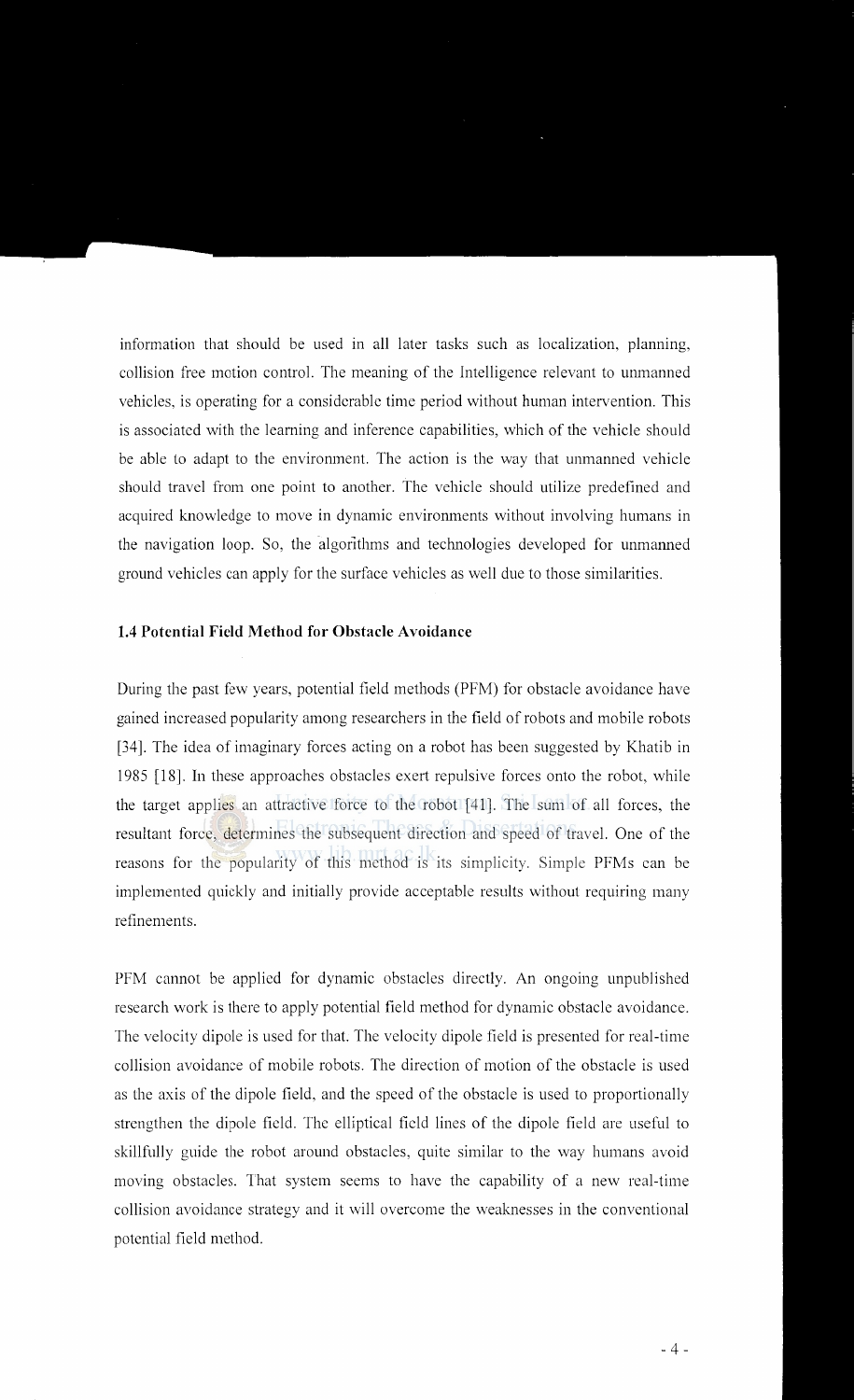The Software developed by Lee Feng [20] for potential field applications was utilized in this research to compare the proposed methods with the potential field method .

## **1.5 Morphin algorithm for path planning**

Morphin is an area-based algorithm and it analyzes obstacles in the area which can disturb its navigation. It projects all the possible paths to the front initially. To select from among multiple paths, path evaluations are assigned to all possible candidate paths according to how effectively each path would drive the rover toward its goal point. The path that would lead directly toward the goal with less obstacles is given the highest evaluation; other paths are assigned lesser values according a predefine function [21]. These evaluations are then combined with the user's preferences to determine the overall best command, which is then sent to the rover to be executed. The cycle time for this process is about 1-2 seconds, with the stereo computations taking up about 75% of the total time.

This algorithm is novel but the approach has a long history of applications in realworld systems (including the Mars Rovers) and has its lineage back to the Carnegie Mellon University Morphin algorithm and Distributed Architecture for Mobile Navigation (DAMN) [29].

In the practical applications, the problems which are mainly attributable to an abundance of noise, particularly in the stereo-produced obstacle maps and Global Position Systems (GPS) are jammed or the Inertial Navigation Unit (INU) drifts can create problems to the previous algorithms since they are heavily depend on Obstacle positions. So another approach had to be chosen to develop new algorithms to overcome above particulars for smooth and safe navigation of the USV.

An applying ground vehicles algorithm for surface vehicles and PFM were done previously. So Morphin approach was chosen due to it's proven capabilities for ground robots like famous Mars Rovers and Lunar Rovers [21]. The algorithm is novel, but the approach has a long history of applications in real-world systems and has its lineage back to the DAMN of Carnegie Mellon University .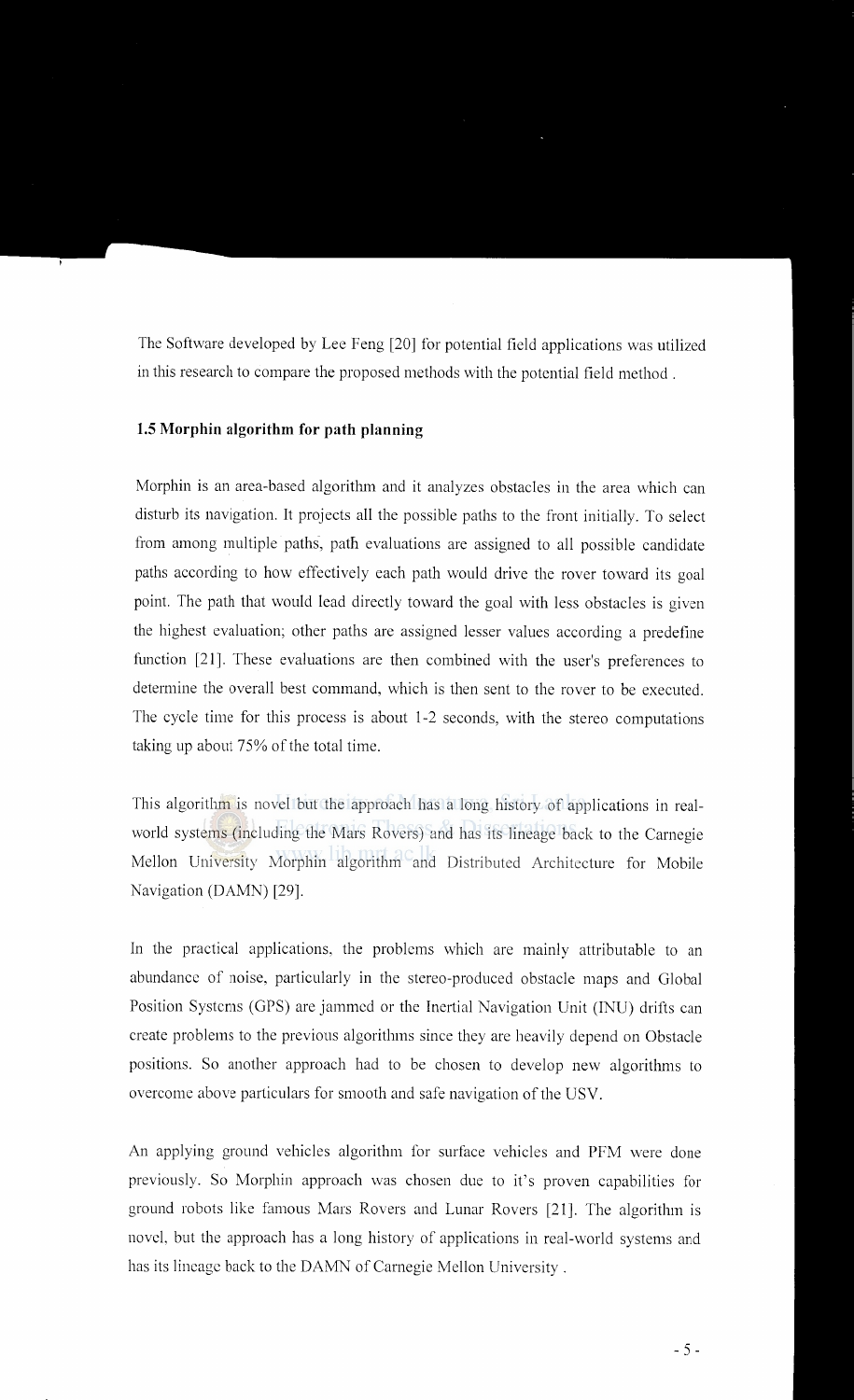#### **1.6 Defining safety distance for path planning**

Safety distances need to be defined for different obstacles considering their geometrical shapes. They might change around obstacles center of gravity. That was not considered in this study. Therefore circular safety distance is defined for the safety of the USV. The ways of defining safety distance is shown in Figure 1.1.



For an example the length of the USV named Protector used by IIsraeli Sea Corps is 9 meters.

## **1.7 Dynamic obstacle avoidance**

A lot of researches has been carrying out to avoid dynamic objects and unable to find a best solution for that although comparatively good approaches has been presented. Canny and Reif [13] showed that motion planning for a point in a plane with bounded velocity in the presence of moving obstacles is Non-deterministic Polynomial-time hard. Aggarwal and Fujimura [22] show that a more optimal solution can be found by adding a third dimension of time and plotting the location of the moving obstacles along that three-dimensional (3D) structure. Fujimura and Samet [15] provide yet another solution, but even they admit the solution is best with few moving obstacles.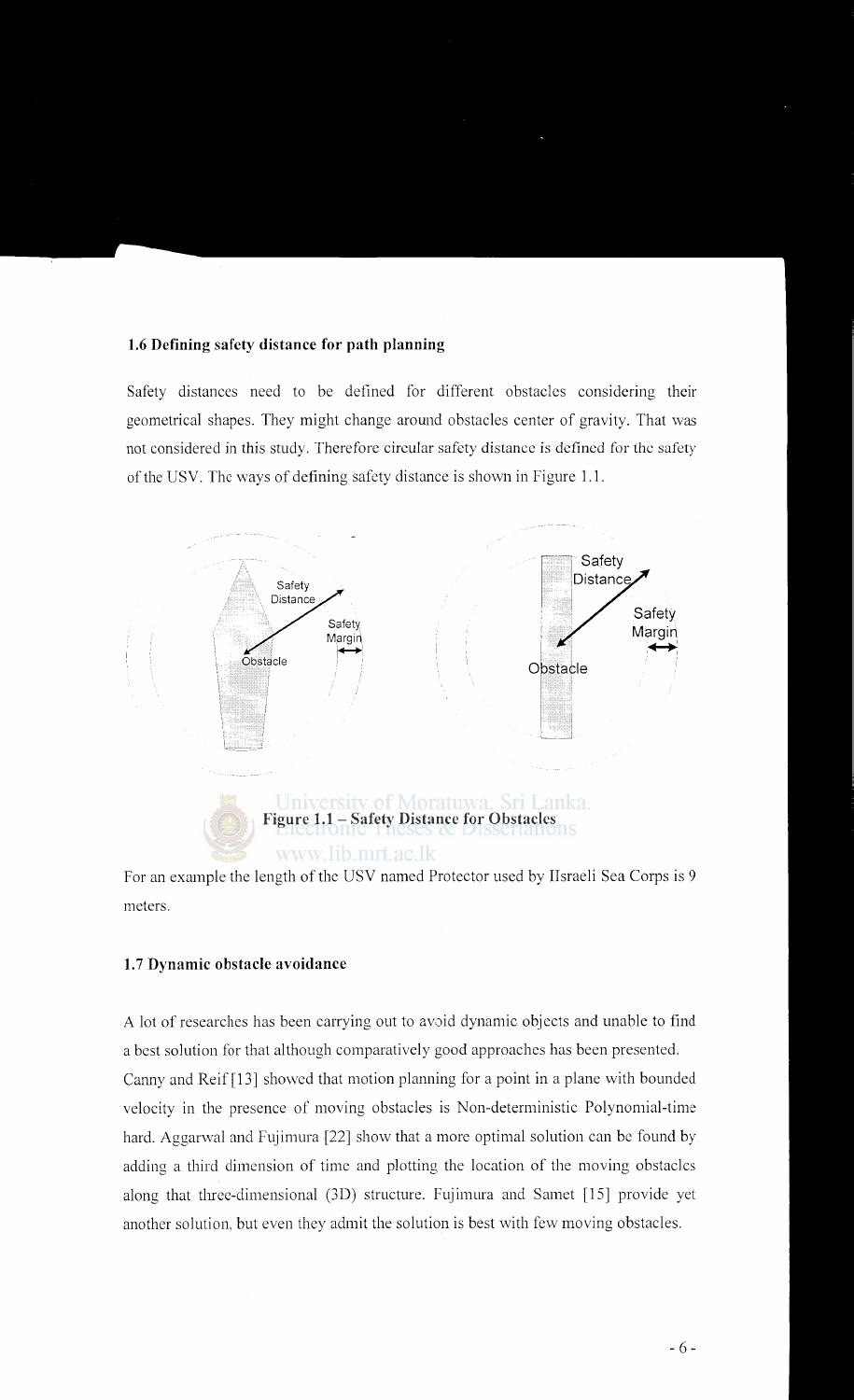A solution for dynamic obstacle avoidance is presented by Space and Naval Warfare Systems Center, San Diego for the requirement of robust USV operation in a real world environment, primarily focusing on autonomous navigation, obstacle avoidance, and path planning. Velocity Obstacle method (VOM) is one of the good methods for dynamic obstacle avoidance is utilized mainly for those developments. To avoid moving obstacles and maintain the desired path set by the user, the safe velocity ranges using the Velocity Obstacle method [25] have to be determined by the controller. This algorithm transforms a moving obstacle into a stationary one by considering the relative velocity and trajectory of the USV with respect to the obstacle. After producing a collision area called the Velocity Obstacle, defined using the relative velocity vector, the algorithm returns a set of USV velocity vectors which are guaranty the collision avoidance. This transformation and collision area detection reduces the complexity of the path planning among moving obstacles with respect to time. This is used as a first pass to avoid moving obstacles. In the case that changing velocity the controller has to change the path by creating projected obstacle areas for each obstacle and determining a safe alternative route.

# University of Moratuwa, Sri Lanka. 1.8 Sensor considerations **tronic Theses & Dissertations** www.lib.mrt.ac.lk

As with any unmanned vehicle attempting to navigate in a complex environment, good sensor data is critical, and getting good data is often the most difficult part of the project of developing a USV. The oceanic environment poses many challenges including waves, spray, and a disordered obstacle setting. There are some advantages to the marine environment including well charted operating areas, absence of negative obstacles (holes or cliffs), a mostly planar surface (except for the waves), no vegetation, etc. It's important that the sensors are selected to make the most of the environmental advantages and to provide the best data possible in the challenging territories.

The sensors for the obstacle avoidance need to provide data about obstacles in the farfield (e.g., >200-300 yards) and provide state information (position, course, and speed) for the moving obstacles.